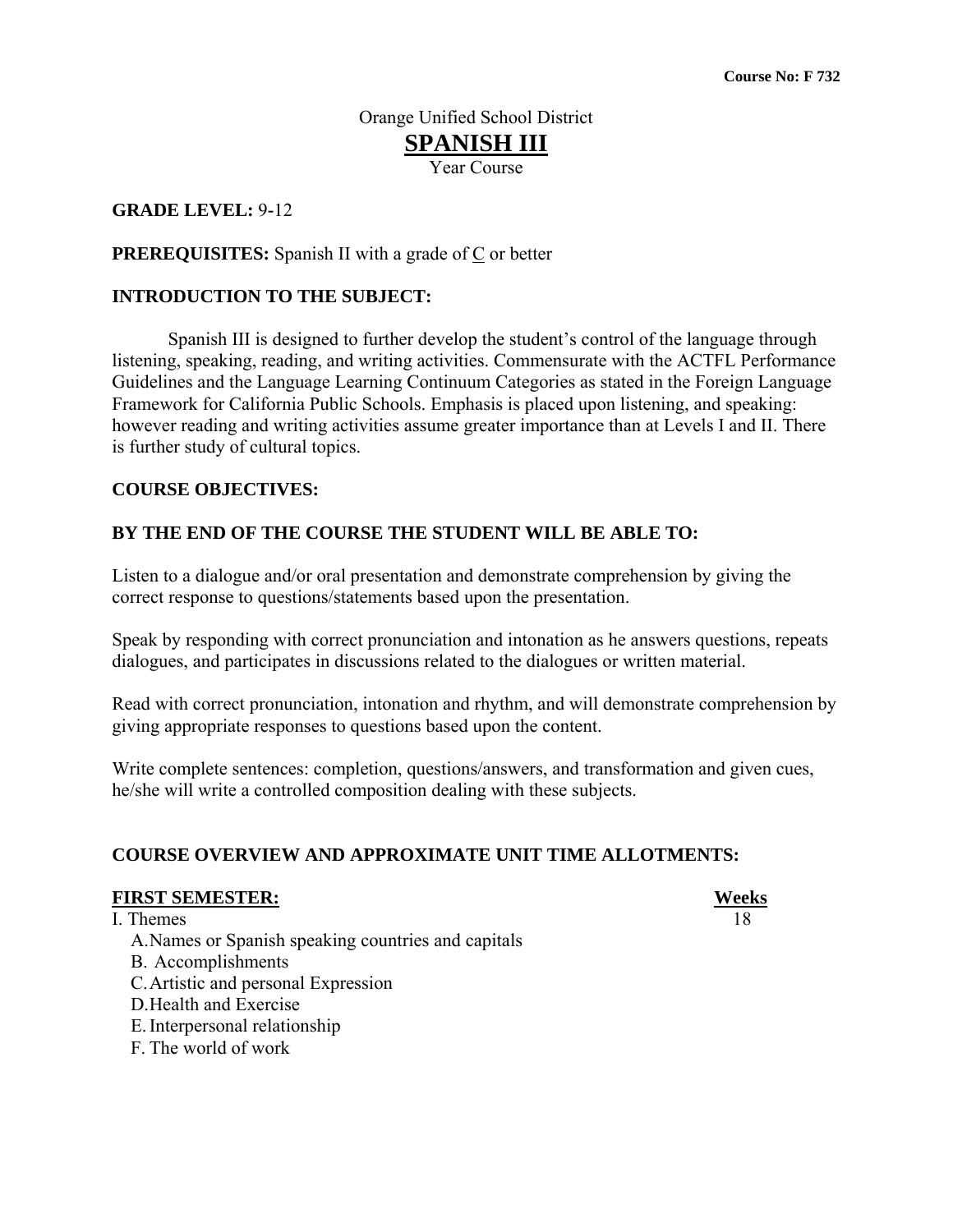Spanish III Page 2

#### II.Grammar

Preterite (regular, irregular, stem-changing, and spelling-changing verbs)

- A. Adjective agreement
- B. Preterit vs imperfect
- C. Sen vs Estar
- D. Direct and indirect object pronouns
- E. Affirmative and negative commands with tū, ud, uds, and nosotros
- F. Present subjunctive (regular, irregular, and stem-changing
- G. Uses of the present subjunctive
- H. Por/para
- I. Possessive pronouns
- J. Vocabulary

### **SECOND SEMESTER: Weeks**

- I. Themes 18
	- A. The future
	- B. Interpreting the past
	- C. Encounters between cultures
	- D. Protecting the environment
	- E. Rights and responsibilities

#### II.Grammar

- A. Tenses
	- 1. Present perfect
	- 2. Past perfect
	- 3. Present perfect subjunctive
	- 4. Future
	- 5. Future perfect
	- 6. Conditional tense
	- 7. Imperfect subjunctive
- B. Demonstrative adjectives and pronouns
- C. Use of direct and indirect object pronouns in the same sentence
- D. Peno vs. sino
- E. Relative pronouns
- F. Passive voice
- G. vocabulary

# DATE OF LAST CONTENT REVISION: December 1982

# **DATE OF CURRENT CONTENT REVISION:** March 2008

# **DATE OF BOARD APPROVAL:**